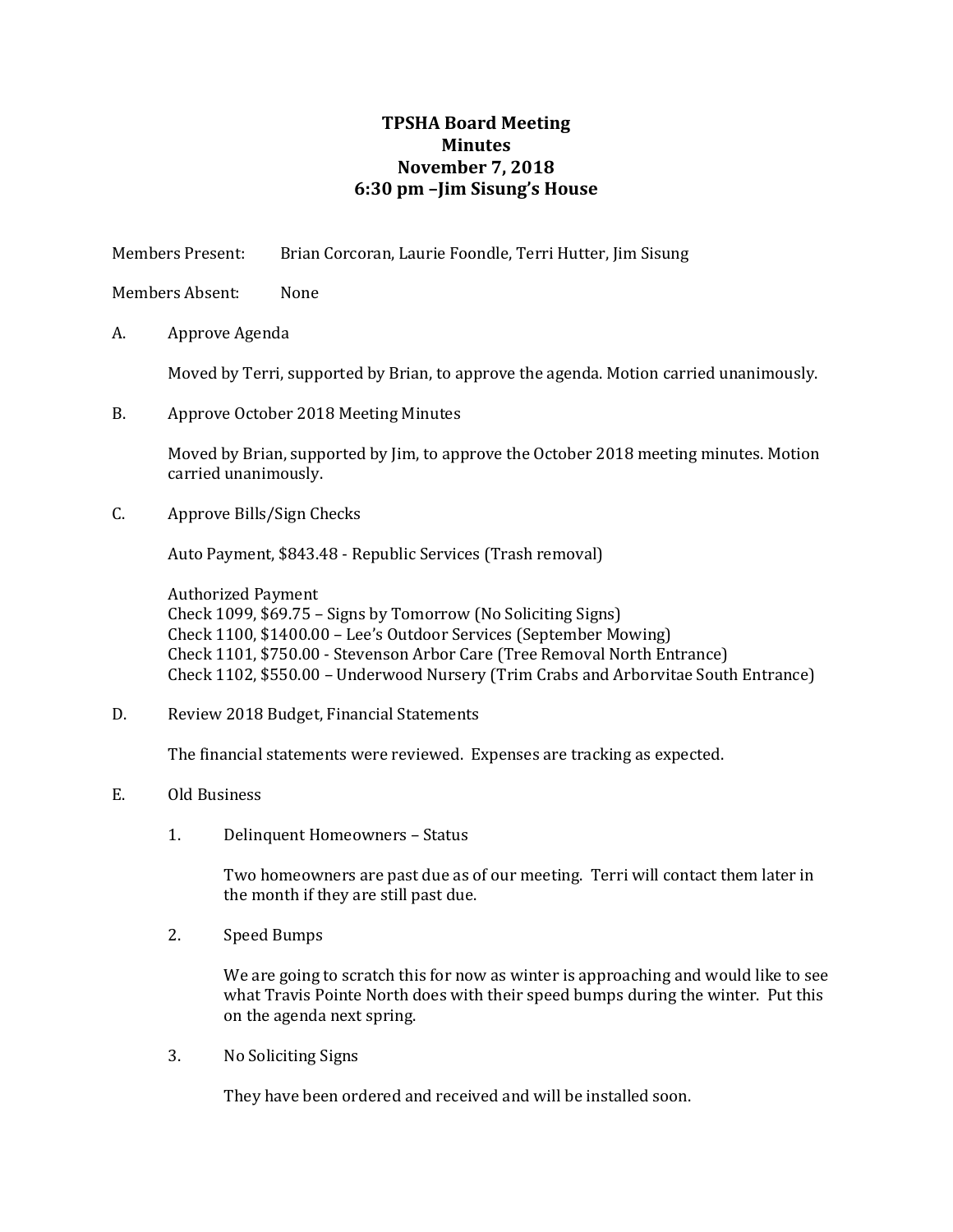4. LED Lights (Sensors)

We have located the sensor at the north entrance and trimmed back some branches to help with lights coming on during daytime hours.

5. Non-landscape Vegetation Plantings

We feel that this is a non-issue at this time.

## F. New Business

1. TPSHA Correspondence - Homeowner related Issues

The Board received an email from Ed Grant stating that based on commitments in 2019, he would no longer be able to plant and maintain the flower boxes at the entrances.

2. Review Proposed 2019 Budget

We are making some small changes and will review it again at the December Board meeting.

## G. Grounds Maintenance

1. Oak Tree Mowing/Trimming (East Pond)

Tabled until Spring 2019.

2. West Pond Shoreline Spraying

Tabled until Spring 2019.

3. Pillar Caps Maintenance (North Entrance)

These have been finished and sealed as preventative maintenance.

4. Textile Road Fencing Repair/Replacement

Preliminary quote was for \$12,000 for materials and \$3 a foot for installation. We will continue to get more quotes and information about possible replacement.

5. Parcel Box 2P (Broken Key)

Jim turned the spare 2P key over to the TPSHA Tresurer.

H. Open Floor

A Maple tree has fallen over in the west pond common area and will need to be removed. Moved by Jim, seconded by Brian, to approve the payment for removal of the tree. Motion carried unanimously.